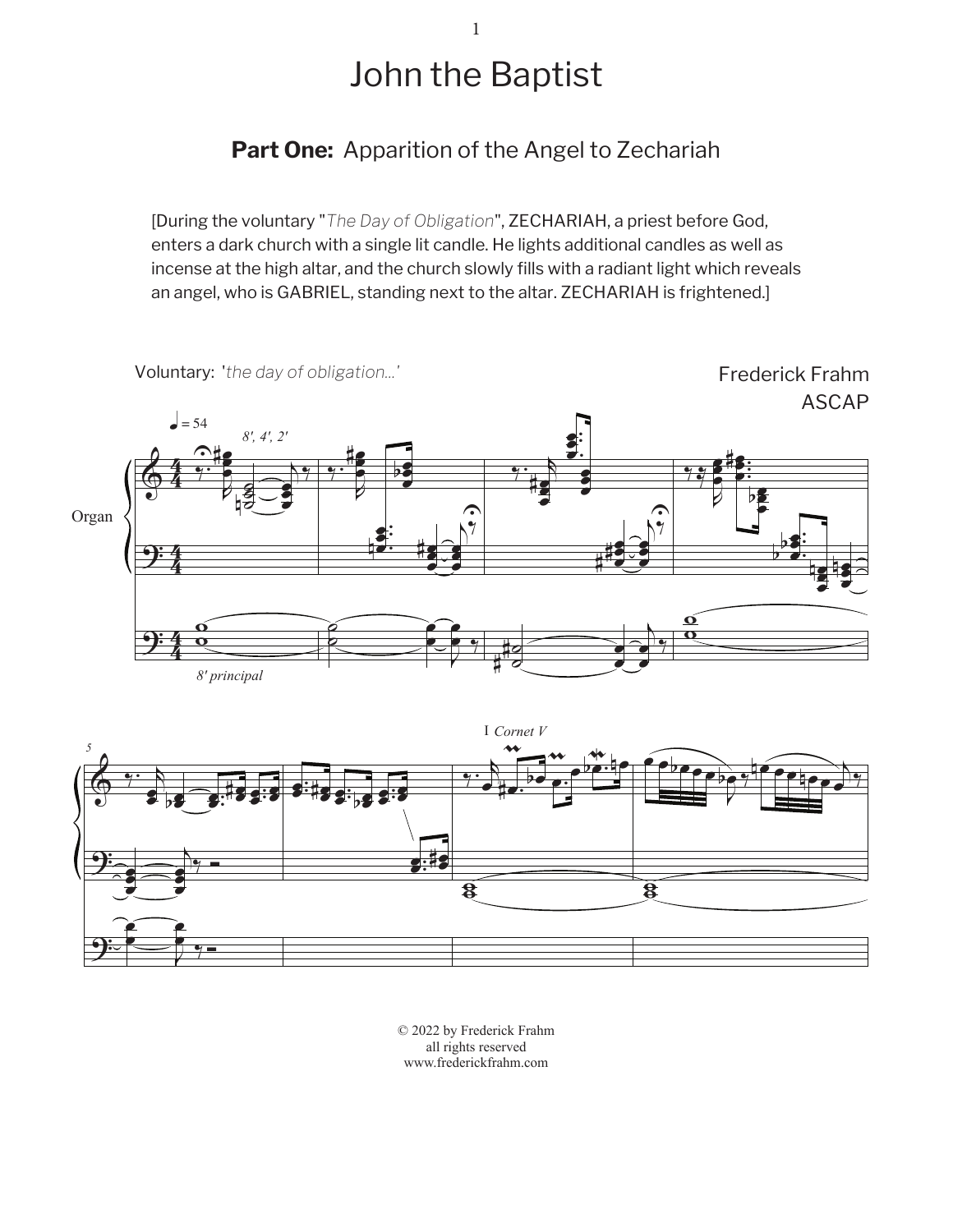



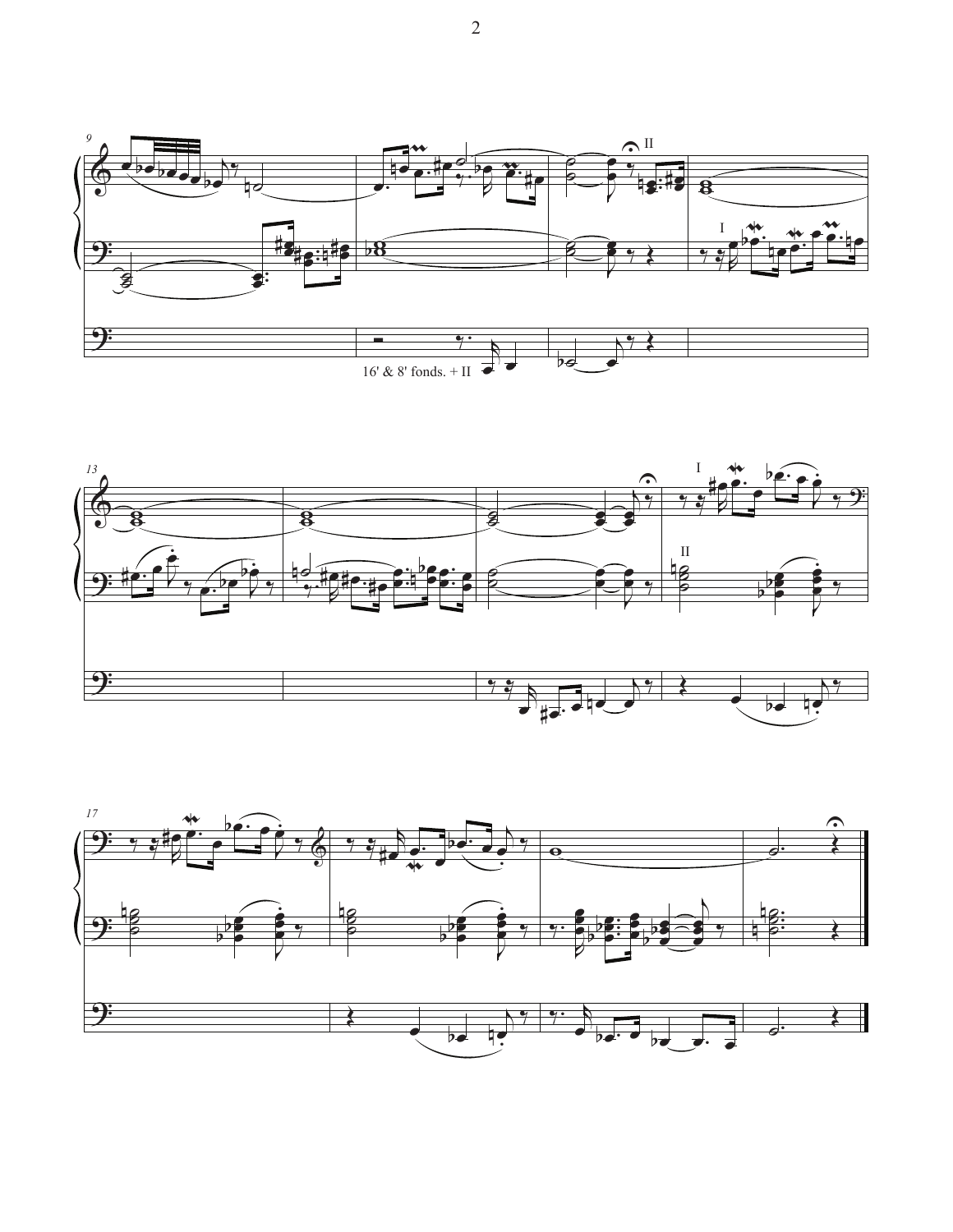



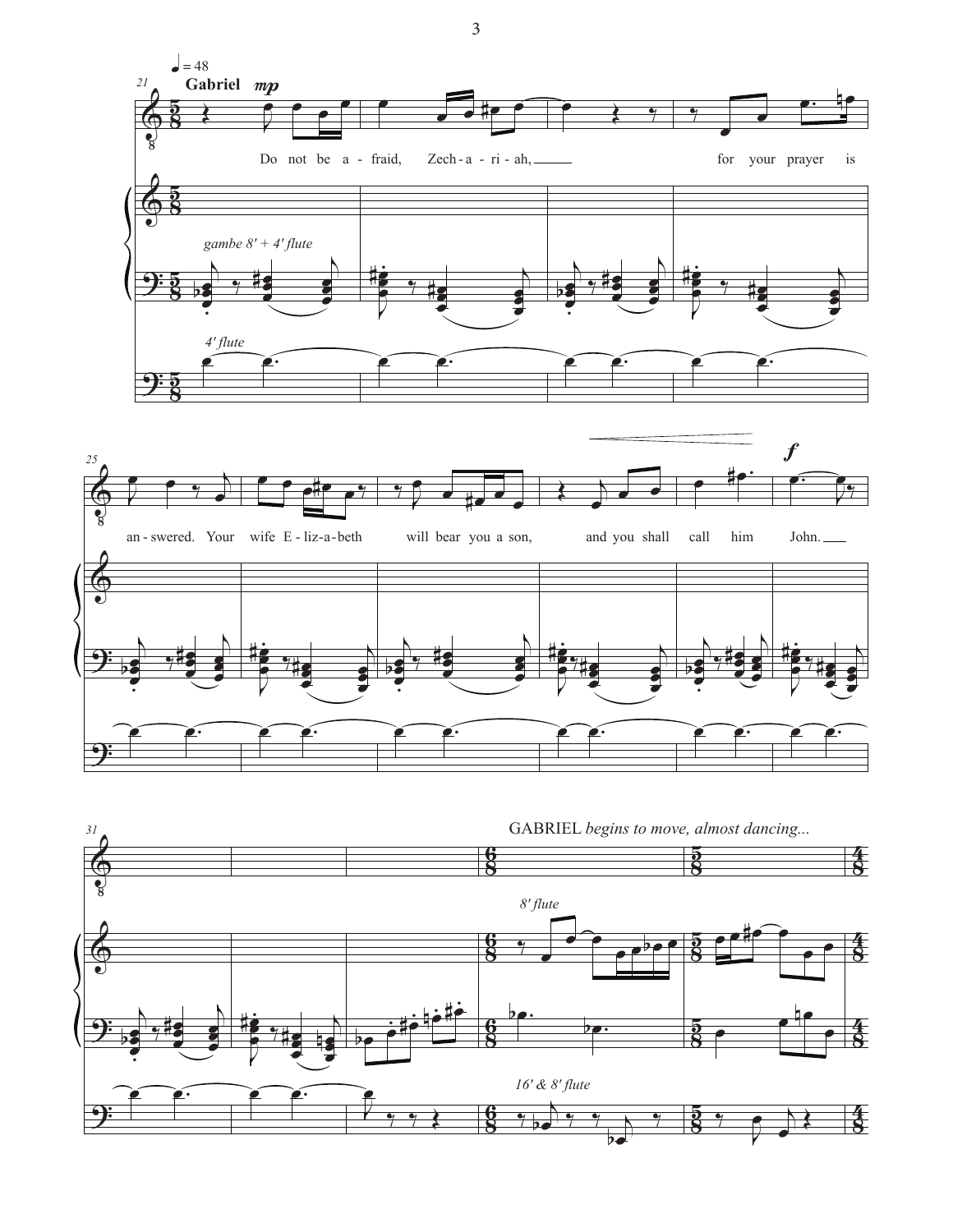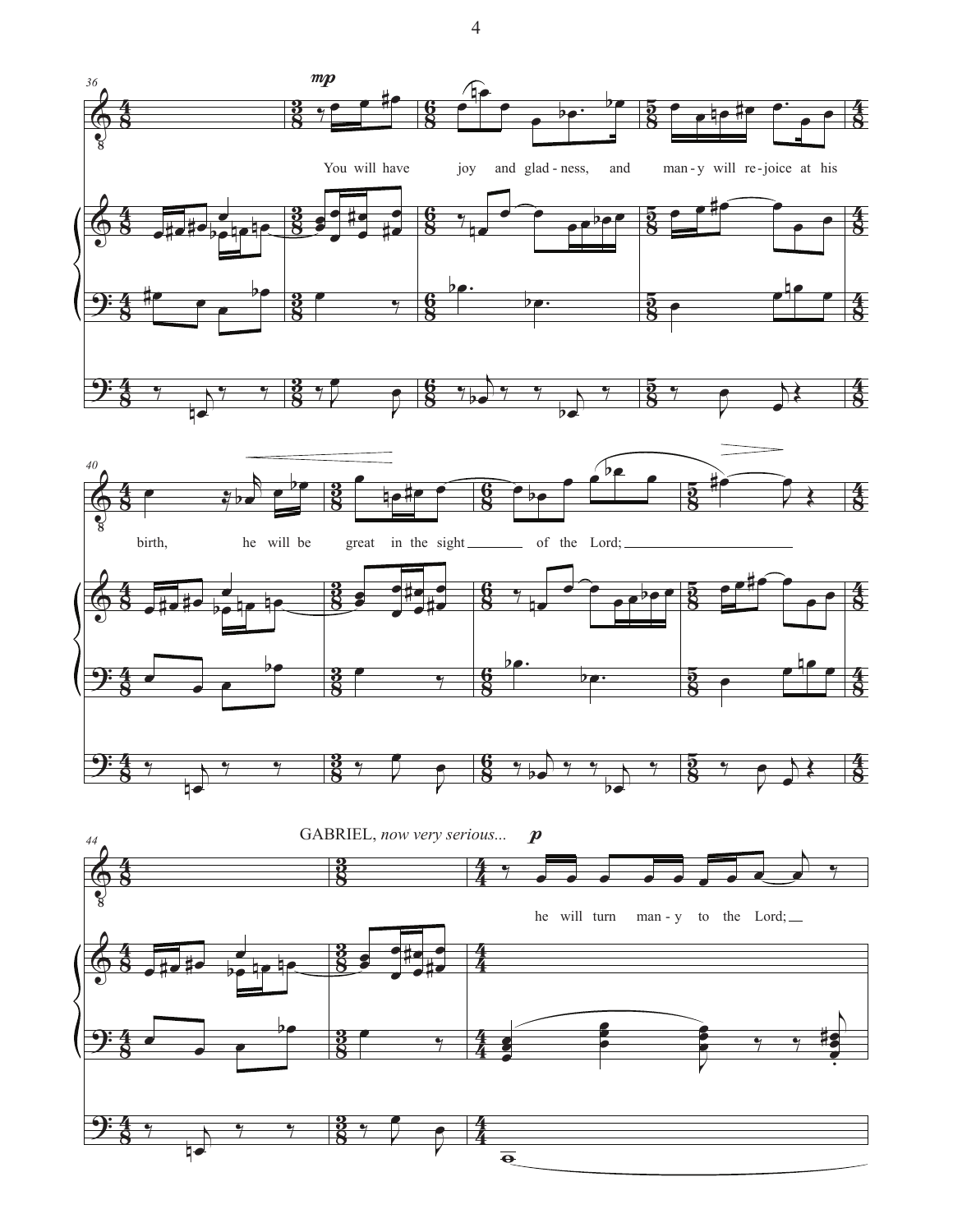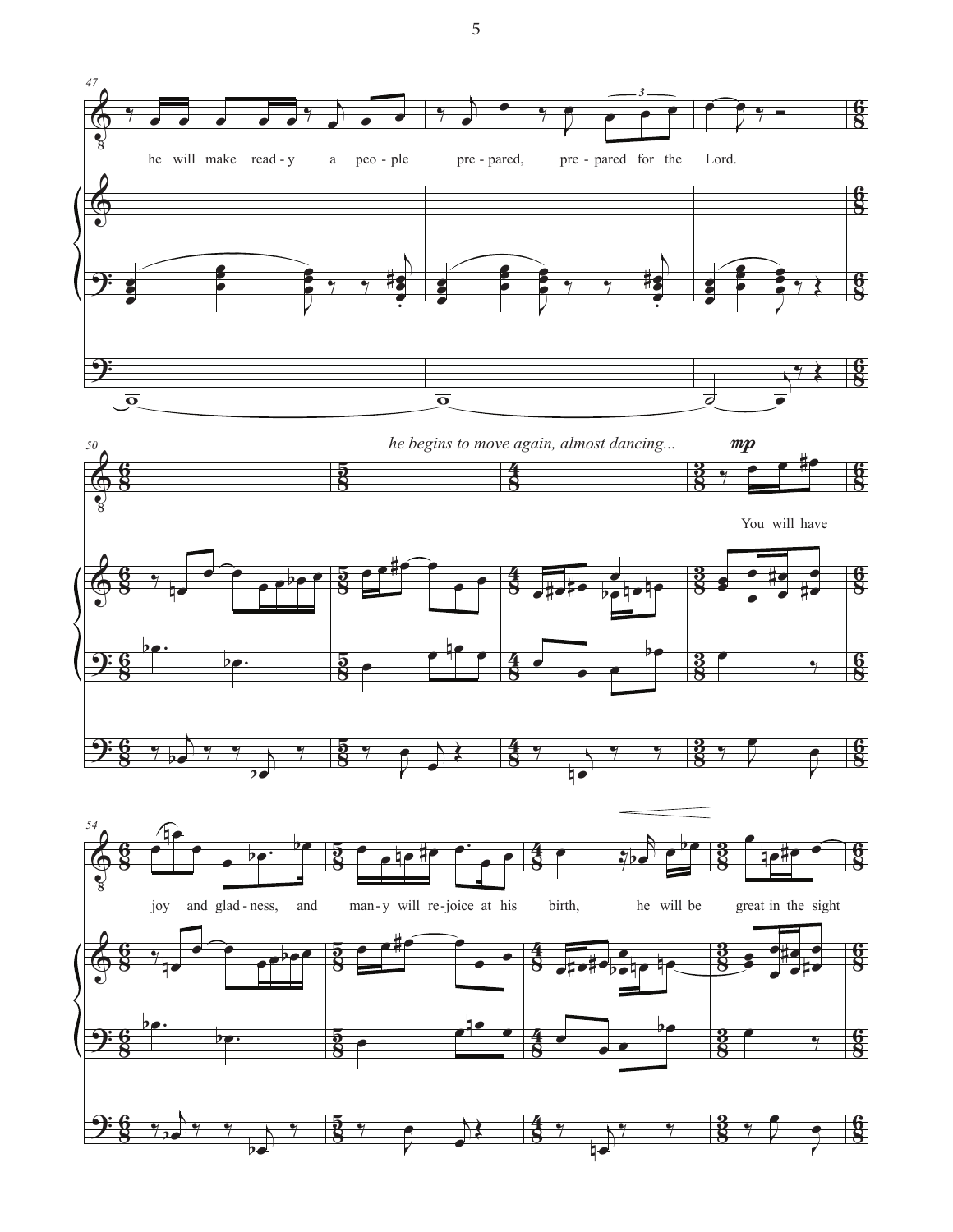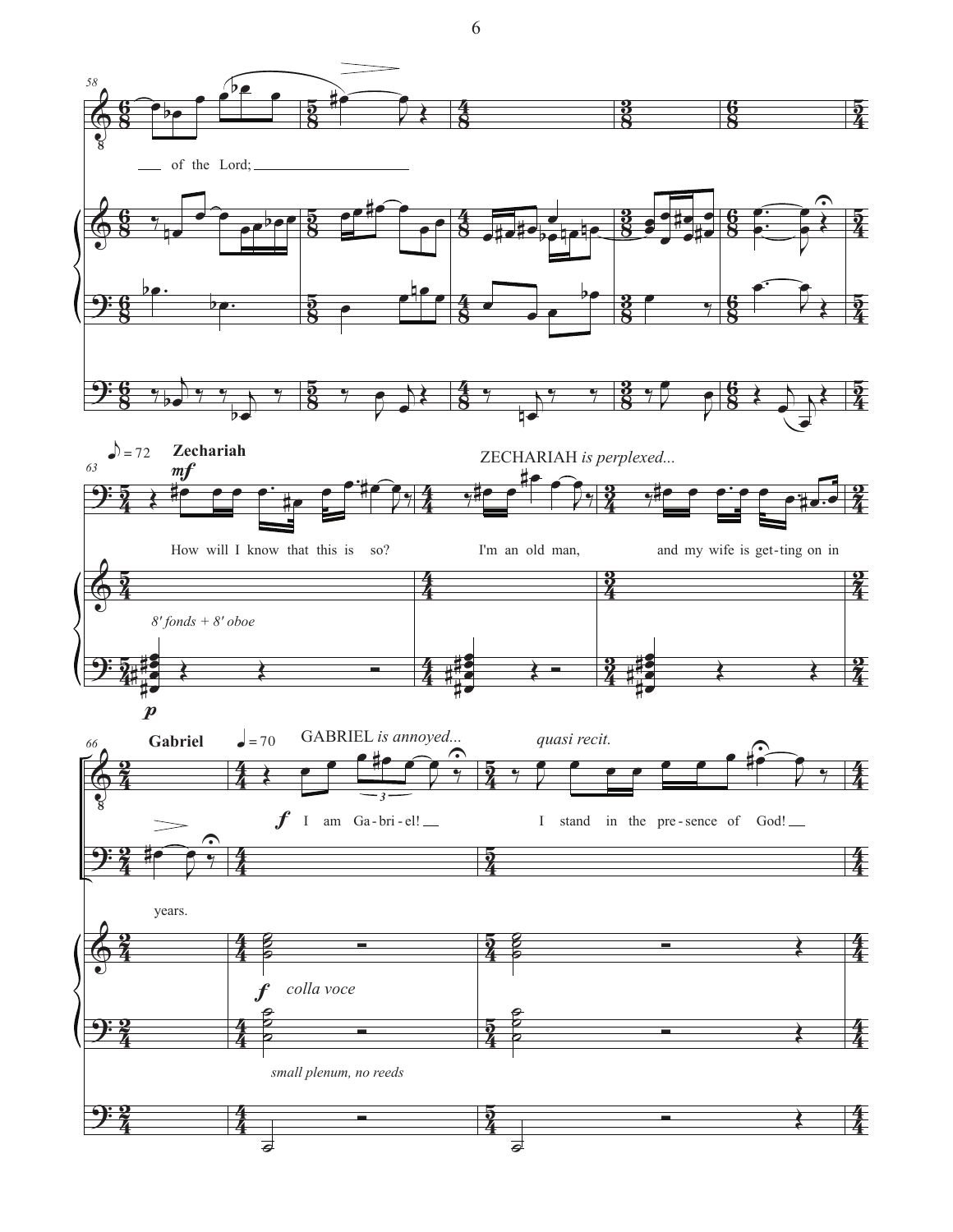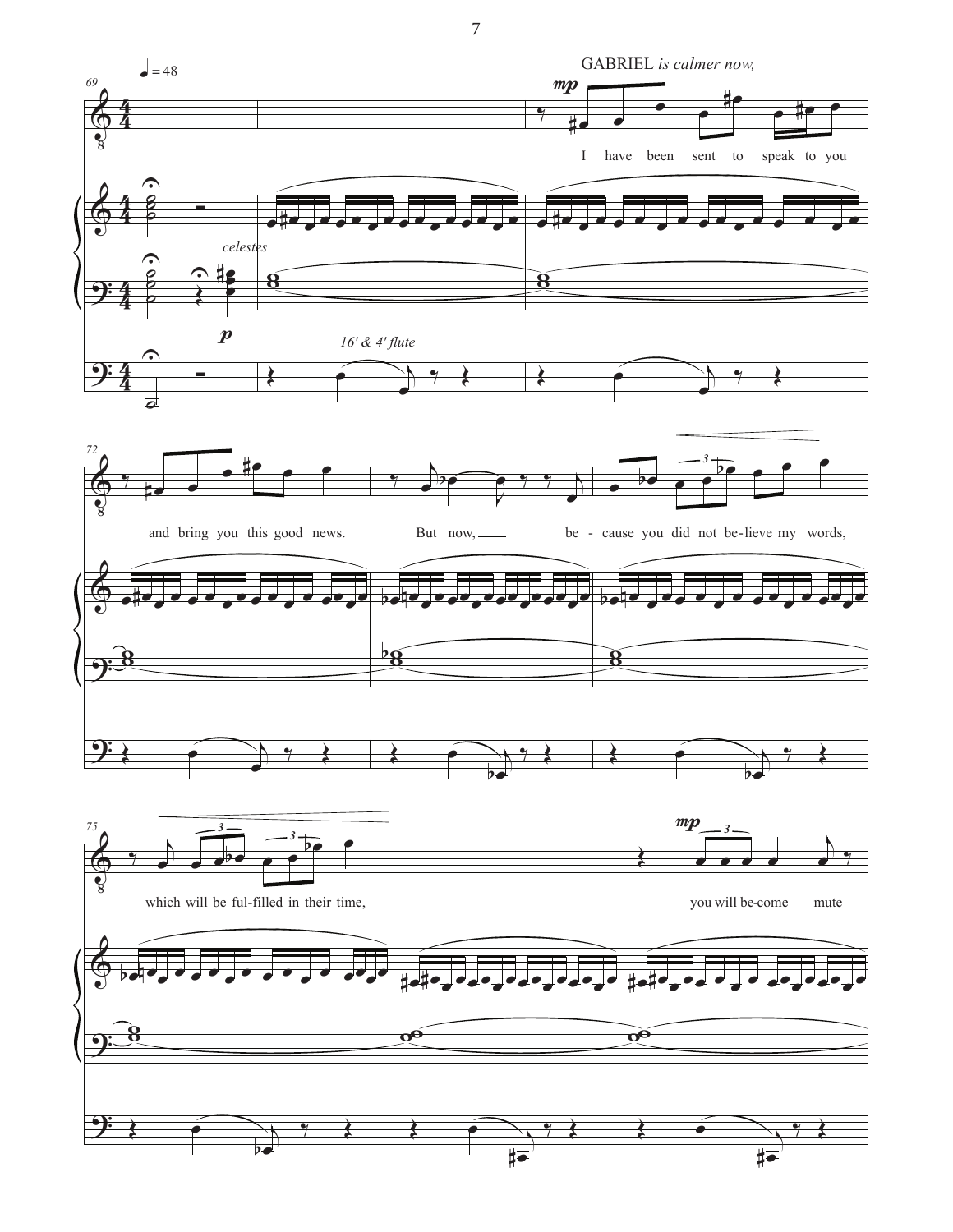



 $\,8\,$